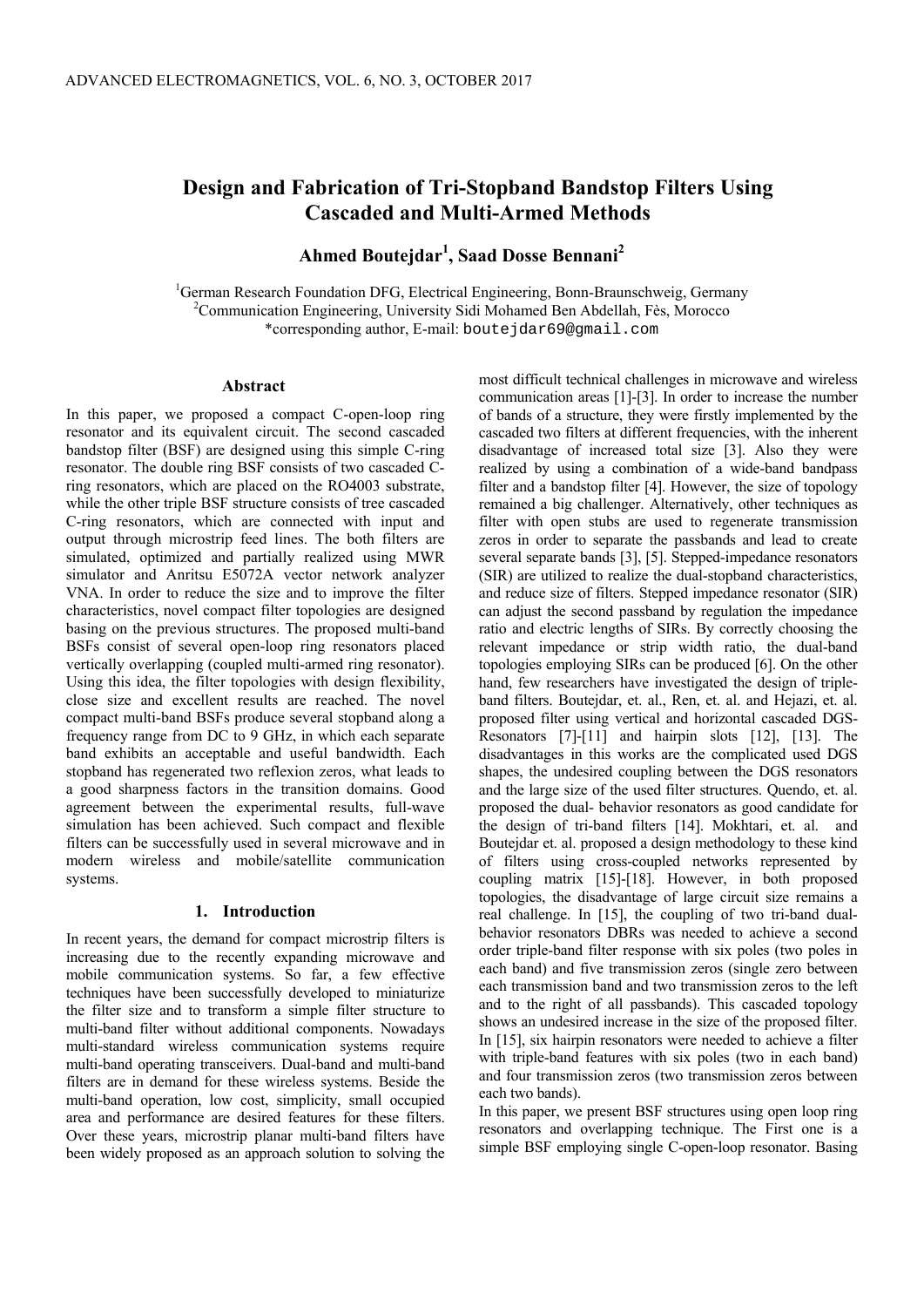on this Ring resonator, a double and a triple ring BSFs are designed, simulated and optimized. In order to eliminate the advantages of big size and to improve the characteristics of this topologies, a new compact multi-band microstrip BSFs are proposed using a novel multi-reject band resonator. The idea was, the design of filter topology, which consists of several open-loop ring resonators placed vertically overlapping, and thus to reach filter with design flexibility, close size and satisfactory results. The compact filters are designed, fabricated and measured. The comparison between results shows a reasonable agreement between the measured and simulated responses.

## **2. Basic cell of the compact C-open-loop BSF**

The building block of the proposed BSF is a C-open-loop – BSF employing a single microstrip stepped open loop resonator that is directly connected with the two feed Lines. Its layout is shown in Fig. 1. The high impedance line between the two feed lines has a constant width corresponding to an impedance of  $75\Omega$ . The BSF has been designed at a center frequency of around 5.6 GHz, and was simulated and fabricated on a substrate with a relative dielectric constant  $\varepsilon_r = 3.38$  and a thickness of 0.813 mm. The dimensions of the proposed filter are as follows:  $l_1 = 8$ mm,  $l_2$  = 7.6 mm,  $l_3$  = 4.08 mm, w = 1.92 mm, w<sub>1</sub> = 1 mm, g  $= 1$  mm,  $t = 2$  mm. The two feed lines have a characteristic impedance of 50Ω. The Fig. 2 shows the fabricated structure cell (single BSF).



Figure 1. Layout of the C-open-loop single BSF.

The results of EM simulation, equivalent circuit and measurements are all shown in Fig. 3. The equivalent circuit of this C open loop resonator consists of a capacitor corresponds to the gap of the C open ring and an inductance, which presents the microstrip arms of C ring (Fig. 4). Using empirical method, the required dimensions of the ring resonator are chosen. Basing on the scattering responses and the below equations, the values of this intuitive equivalent circuit are calculated. The equivalent circuit presents in Fig. 3 is reduced to the new compact equivalent circuit, as the Fig. 4 shows. The characteristics frequencies can easy extracted from the S-parameters of the ring resonator. The good agreement among them demonstrates the validity of equivalent circuit model for the proposed BSF. As can be seen from the results, the insertion loss from DC to 3 GHz is less than 0.5 dB, the return loss is less than -22 dB in the pass band. The stopband rejection levels are larger than 20 dB from 4.7 GHz to 6.7 GHz. The proposed filter exhibits sharp cutoff dropping from less than - 0.5 dB to almost - 44 dB within a range of 1.5 GHz, The size of the proposed BSF is  $7 \times 7$  mm<sup>2</sup>, as Fig. 2. shows.



Figure 2. Photograph of fabricated C-open-loop resonator (BSF).



Figure 3. Measured and simulated scattering S-parameter results of C-open-loop resonator (BSF).



Fig. 4. Equivalent circuit of the C-open-loop resonator .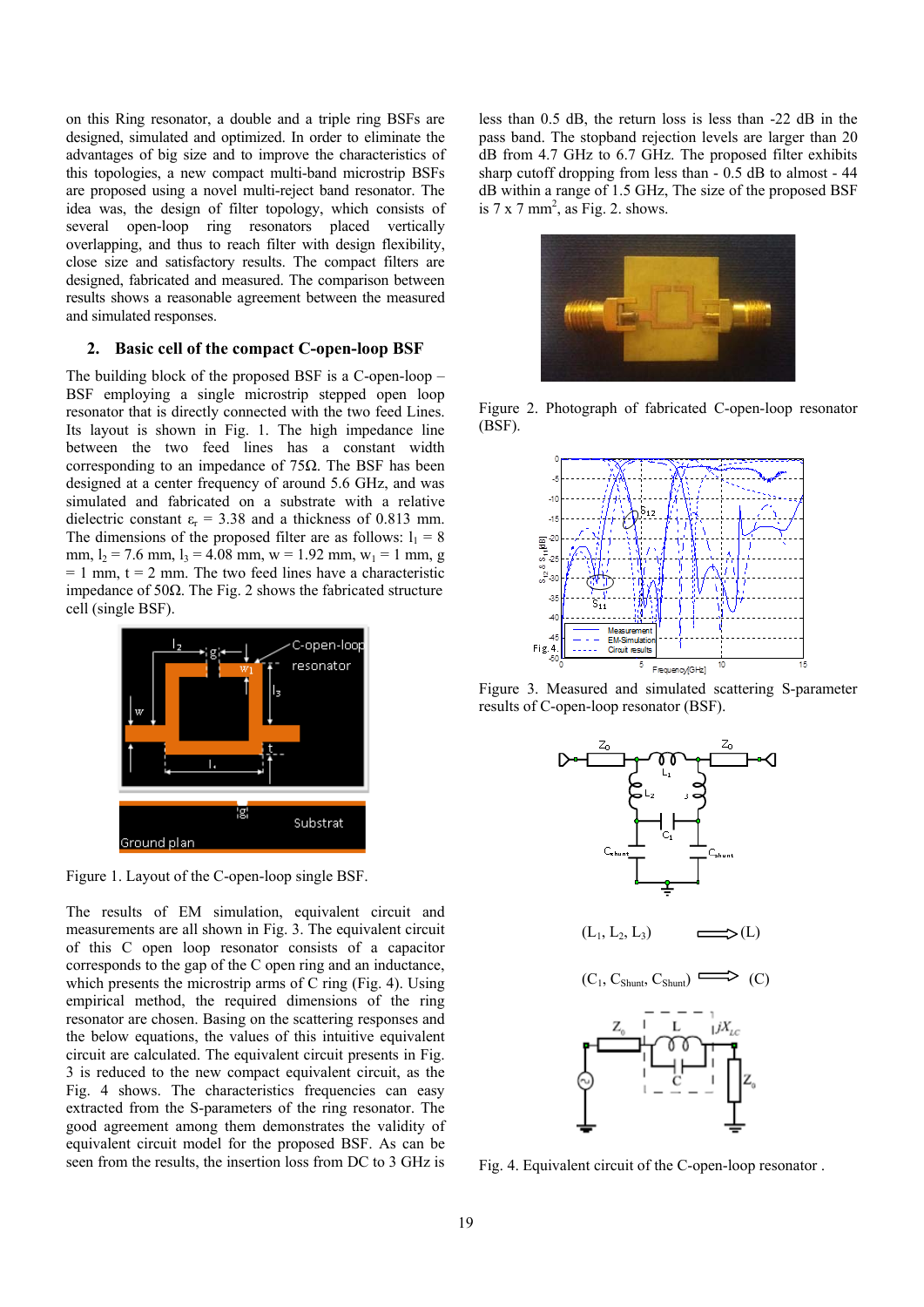$Z_0$  is the input and output impedance, L is the equivalent inductance and C is the equivalent capacitance of the resonator-element. The reactance  $X_{LC}$ , which corresponds to the equivalent circuit, is calculated as follows:

$$
jX_{LC} = \frac{j\omega L \left(\frac{1}{j\omega C}\right)}{j\omega L + \frac{1}{j\omega C}} = \frac{j\omega L}{1 - \omega^2 LC}
$$
(1)

$$
X_{LC} = \frac{1}{\omega_0 C \left(\frac{\omega_0}{\omega} - \frac{\omega}{\omega_0}\right)} m i t = \omega^2 = \frac{1}{LC}
$$
 (2)



Figure 5. First order Butterworth BSF.

$$
L = \frac{g_1 Z_0}{\omega_c} \Rightarrow \omega L = X_L = g_1 Z_0 \frac{\omega}{\omega_c} = g_1 Z_0 \omega' \tag{3}
$$

With  $Z_0$  as scaled characteristic impedance of the input and output port and  $g_1 = 2$  as a prototype value of the Butterworth low-pass filter first order. In order to extract the values for the equivalent circuit elements of the DGSresonator [19]-[26]. It is to equal at certain frequency the characteristics of the equivalent circuit of the DGS with that of the prototype low pass filter (Fig. 5). In this case, the frequency will be selected as cutoff frequency  $f_c$ .

$$
X_{LC}\big|_{\omega=\omega_c} = X_L\big|_{\omega=1} \tag{4}
$$

Thus, the parallel capacitance of the equivalent circuit can calculate as following:

$$
C = \frac{1}{X_{LC} \left(\frac{\omega_0}{\omega} - \frac{\omega}{\omega_0}\right) \omega_0} \bigg|_{\omega = \omega_c} = \frac{\omega_c}{g_1 Z_0 \left(\omega_0^2 - \omega_c^2\right)} \tag{5}
$$

The lumped elements of the parallel resonator are defined as following:

$$
C = \frac{5f_c}{\pi Z_0 \left(f_0^2 - f_c^2\right)} pF
$$
 (6)

$$
L = \left[\frac{250}{C\left(\pi f_0\right)^2}\right] nH \tag{7}
$$

For the frequency range  $f < f_0$ , the DGS-element behaves inductively. The value of the equivalent inductance  $L_{eq}$  for this frequency range is calculated as follows,

$$
L_{eq} = \frac{L}{\left[1 - \left(\frac{f}{f_0}\right)^2\right]} nH
$$
\n(8)

#### **3. Design of the improved cascaded two rings BSF**

In order to widen the reject band of this filter, without changing the center frequency, we propose a cascaded filter which is composed of two identical C-open-loop cells, as shown in Fig. 6. The suggested filter consists of two Copen-loop resonators, which are placed on the top layer and connected together with a 50Ω microstrip line. This double cell BSF has better performance, since it suppresses ripples and has a stop band twice as large as the single loop filter. As the Fig. 7 demonstrated, the investigated double-C BSF has a rejection level better than 20 dB from 4 to 7.2 GHz. The use of the introduced series resonant elements allows a sharp cutoff frequency response and a stopband, which is nearly two times broader than the reject band of simple Celement. The second harmonic is in this case suppressed. The both results are presented with good agreement as can be seen from Figs. 3, 4. The disadvantage of this structure is the limited application. The idea here is find an optimization method for generating multi-band characteristics without using complicated topology.



Figure 6. 3D-view of cascaded two rings BSF.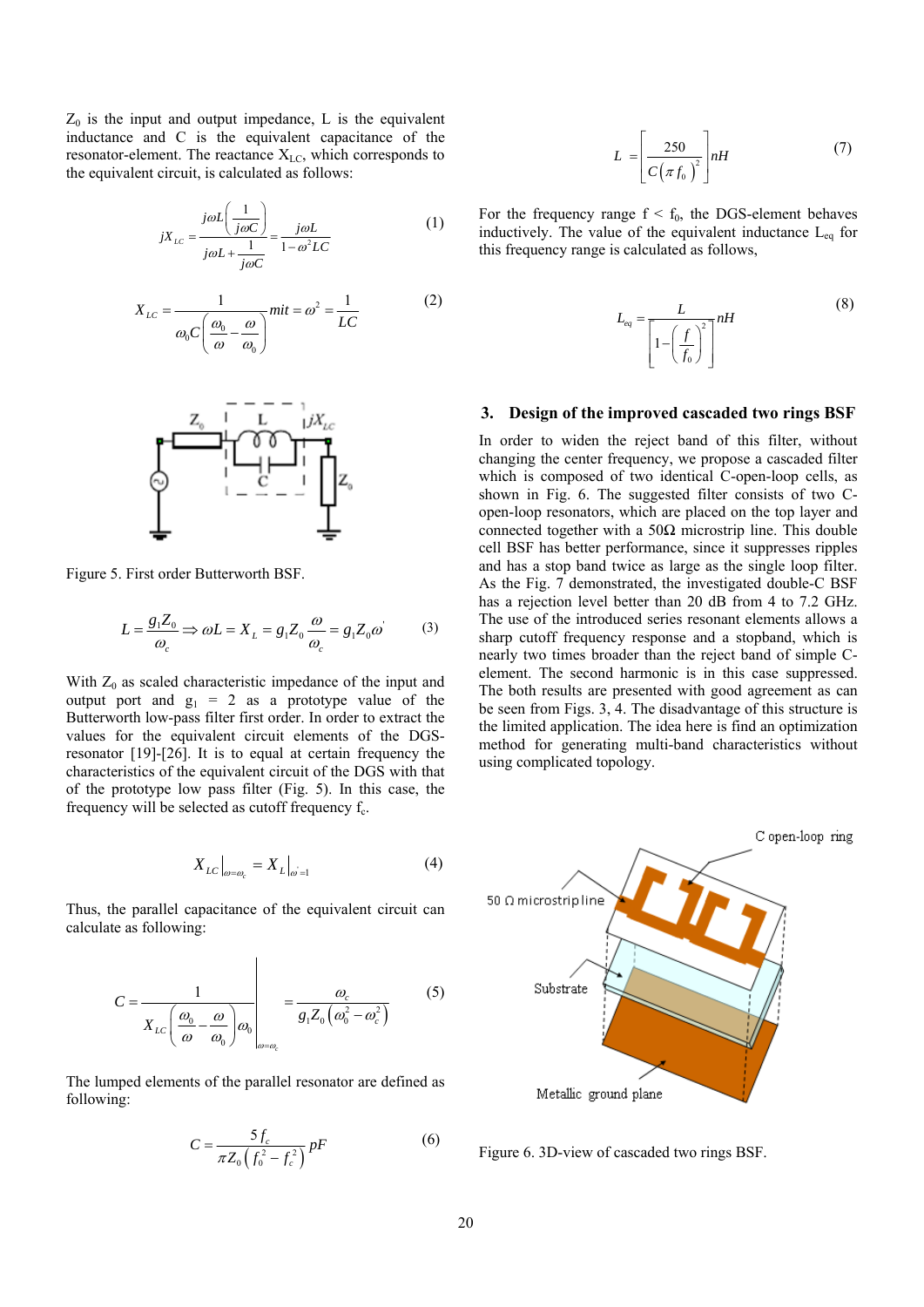

Fig. 7. Measured and simulated scattering S-parameter results of cascaded two rings BSF.

## **4. Distribution of magnetic field at pass-band and stop-band frequency ranges**

The aim of this experiment is to demonstrate, basing on behaviors of surface electric and magnetic energies, the relationship between the EM-simulation results and the field distribution of the proposed open-loop ring BSF. The energy distribution is simulated at two different frequencies in the pass- and stop-band. Fig. 8(a) shows the field distribution in the stop-band region at the frequency of 5.5 GHz. At this frequency, the flux-energy is blocked at the input of the structure. At the same time the magnetic energy is distributed along of the ring-arm while the electric energy is focused near of the gab of ring resonator, which indicated that the structure is in the stopband state, more precisely, the structure undergoes a resonance effect as Fig. 8(a) shows. Around 2 GHz almost the whole RF magnetic energy was transmitted from the input to the output using the under metal arms of the cascaded ring resonators. The bridge-arms are direct connected with the 50Ω-feed lines. A negligible electric energy is appeared between in the gap (no metal), what signified that the filter is in the passband state and the metal strip has inductance behavior Fig. 8(b). Finally, it can be easily extracted that the ring structure corresponds then to a parallel LC-resonator.



Figure 8. EM field distribution. (a)  $f = 5.5$  GHz, (b)  $f = 2$ GHz.

## **5. Design of the improved cascaded three rings BSF**

This new cascaded BSF is proposed with the aim to sharpen the transition from the stopband to passband and try to make appear the harmonic signals thus several stop bands. As shown in Fig. 9, the filter consist of three cascaded mixed coupled C-ring-resonators, in which the first and the third are connected with the  $50\Omega$  feed lines. The three resonators are located on the top layer and direct connected each other. The three microstrip resonators are identical. The filter was simulated for a Rogers RO4003 substrate with a relative dielectric constant of  $r_{\epsilon}$  = 3.38 and a thickness of h = 0.813 mm. The BSF was designed to have center frequency at  $f_0$  = 3.5 GHz and a cutoff frequency of  $f_c = 2.4$  GHz. The simulation results of the BSF are shown in Fig. 10. The simulated insertion loss and return loss as well as the other stopbands are not satisfactory as shown the Fig. 10. Thus, in order to reduce the filter size and to improve the multiband characteristics of this BSF, another new topology with other layout procedure will be used.



Figure 9. 3D-view of cascaded triple rings BSF.



Figure 10. Measured and simulated scattering S-parameter results of cascaded triple rings BSF.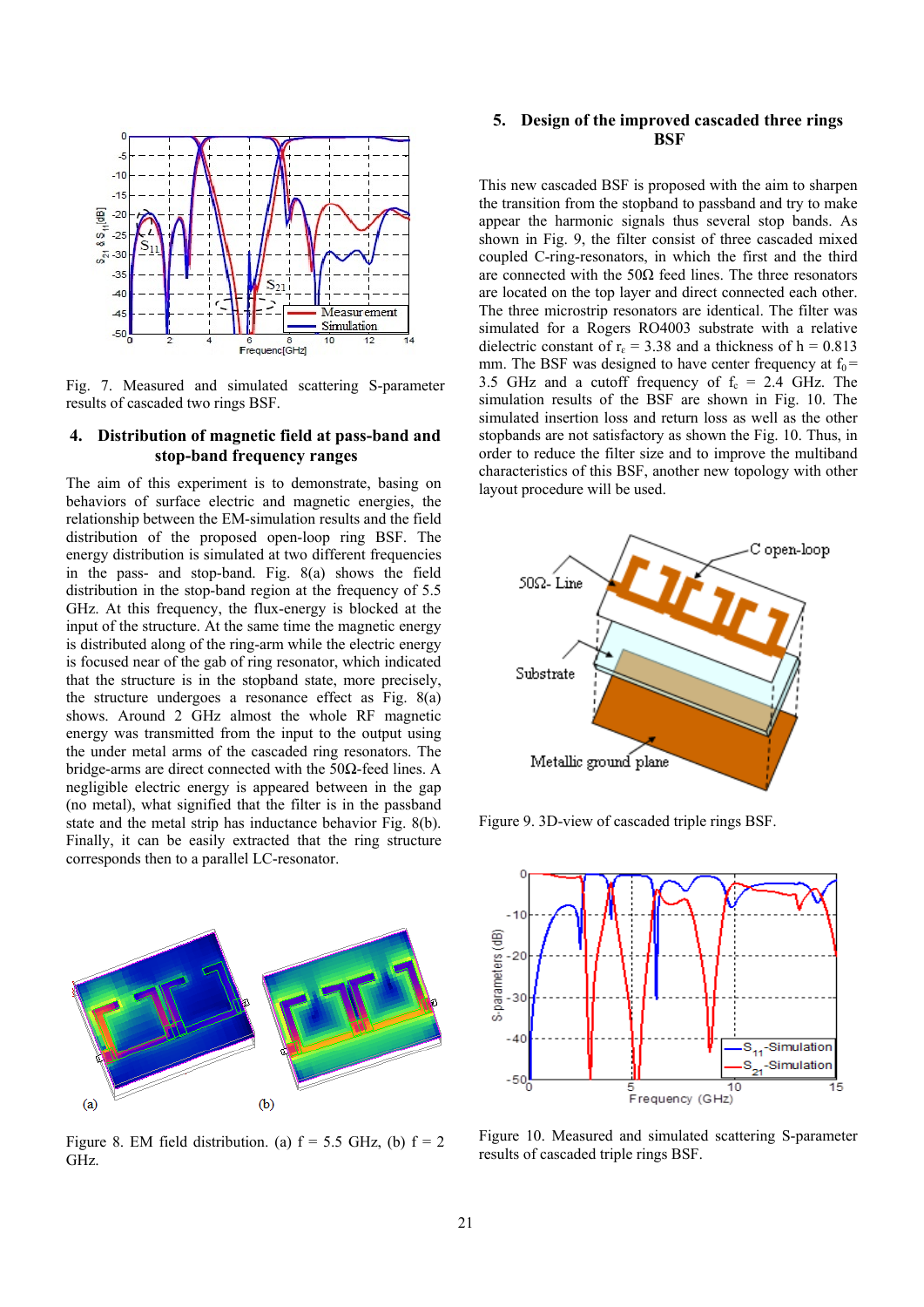## **6. Design of Dual-band BSF using double-armed open loop resonator**

In order to improve the features of the proposed BSF and thus the creation of dual band along the frequency domain, a new topology is proposed, in which the C ring resonators are vertically placed on the top of layer of the substrate. As the Figs. 11 and 12 show, the used resonators are etched on the top layer and placed behind each other in vertical direction (vertically overlapping).



Figure 11. Layout of the improved double rings BSF (Sample I).



Figure 12. Photograph of the fabricated BSF (Sample I).

 The idea of multi-armed open loop resonator is believed to be valid for more than double pair of arms, with the aim to regenerate several stopbands (Fig. 13). Hence, triple armed structure, shown in Fig. 14, was investigated to validate its generalization. Unfortunately, increasing of resonator number leads to design complication and uncontrolled coupling of the topology arms and thus the features of periodicity can be broken. The proposed double ring BSF is designed, simulated, optimized and fabricated on RO4003c substrate. The fabricated filter is shown in Fig. 12. The dimensions of this structure are chosen, basing on the simple C-open-loop ring resonator and the empirical method. All dimensions are tabulated in Table I. Fig. 13 shows the filter responses that were measured on an Anritsu E5072A vector network analyzer VNA, versus simulated response. The fabricated filter exhibits a very good response in terms of the reject-band. The filter also has a reflexion zeros near to the stopband edges at 3.7 GHz and 7.2 GHz, which lead to a high sharpness factor in transition domains. Also, the return loss within the stopbands is less than 1 dB. The shift in frequency between the measured and simulated responses is

believed to be due to the fabrication tolerance at our facilities.



Figure 13. Measured and simulated scattering S-parameter results of double rings BSF (Sample I).

| Sample I | Sample II |
|----------|-----------|
| 6.00     | 6.00      |
| 6.00     | 6.00      |
| 0.30     | 0.30      |
| 0.90     | 0.90      |
| 0.20     | 0.20      |
| 0.20     | 0.80      |
| 1.00     | 1.00      |
|          | 0.25      |
|          | 1.10      |
|          | 1.20      |
|          |           |

Table 1. Dimensions of proposed BSF.

## **7. Generalization of the multi-arms technique**

In order to verify this idea by structure with more resonator numbers, a triple ring BSF is designed, simulated, optimized and fabricated on the similar substrate. The design and the fabricated filters are show in Figs. 14 and 15. The filter dimensions are presented in Table I. The filter consists of tree open–loop ring resonators, which are etched on the substrate and vertically overlapped and connected to each other through  $50\Omega$  microstrip feed. Fig. 16 shows the comparison between the simulated and measured results. Through optimizing the dimensions of the three ringresonators and choosing the suitable separation distances, enhanced rejection level, wide stopband and multiband features have been achieved. Additionally, the size of the proposed filter is very compact without using any shunt stub or defected ground structure cells.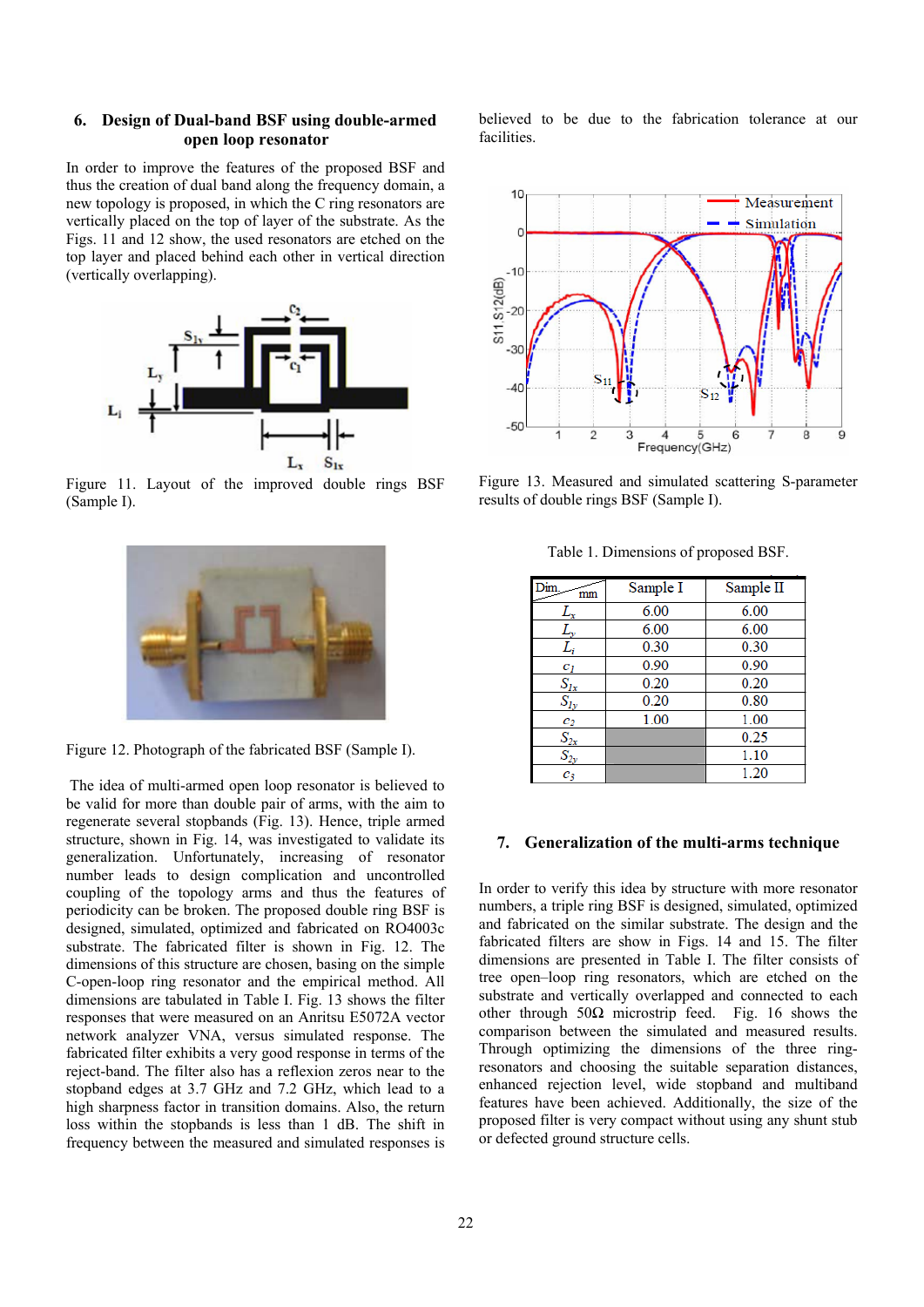

Fig.14. Physical layout of proposed triple rings BSF (Sample II).



Figure15. Photograph of the fabricated BSF (Sample II).

The proposed filter has the potential of applying to RF/microwave integrated circuits. The total area of the filter is  $(0.368\lambda_{\rm g} \times 0.245\lambda_{\rm g})$ , where  $\lambda_{\rm g} = 75$  mm. The calculated value of roll-off rate using the below equation amounts approximately  $\xi_{\text{sup}} = 85$ dB/GHz.



Figure 16. Measured and simulated scattering S-parameter results of triple rings-BSF (Sample II).

Table 2 gives a performance comparison between some reported BSFs and this work in terms of 3-dB cutoff frequency  $f_{c\text{-inf}}$ , resonance frequency  $f_0$ , BW, selectivity and circuit size. The presented BSF shows good performances such as wide stopband, sharpness and compact size.

Table 2. Comparison with some reported BSFs.

| <b>Filter Topology</b> | $f_{c\text{-inf}}$<br>(GHz) | $f_{o}$<br>(GHz) | <b>BW</b><br>(MHz) | $\xi_{\sup}$<br>(dB/GHz) | <b>Size</b><br>$\text{(mm}^2)$ |
|------------------------|-----------------------------|------------------|--------------------|--------------------------|--------------------------------|
| $[1]$                  | 0.720                       | 0.725            | 20                 | 570                      | $33\times16$                   |
| [2]                    | 3.4                         | 3.5              | 500                | 45                       | $50\times70$                   |
| [5]                    | 2.1                         | 2.5              | 900                | 85                       | $140 \times 30$                |
| $[7]$                  | 5.1                         | 5.5              | 500                | 29                       | $25\times15$                   |
| $[26]$                 | 2.38                        | 2.426            | 300                | 566.7                    | $20\times15$                   |
| Proposed filter        | 2.8                         | 4                | 1600               | 85                       | $15\times15$                   |

#### **8. Conclusions**

In this paper, the design and implementation of a compact cascaded BSFs with a multi-band features, using double and triple identical C-open-loop-resonators has been presented. On the other hand an extracted new multi-band BSFs with separate stopband and sharp transition domains are designed and optimized and fabricated. The both novel multi-band filters consist of consist of several open-loop ring resonators placed vertically overlapping. Employing this technique, very compact filter topologies with design flexibility and excellent results are achieved. The size of the proposed multi-band filter using vertically overlapping method decreases 45% compared to the previous BSF using cascaded C-ring resonators. Furthermore, the filter achieves acceptable and separate multiple frequency bands. In order to show the validity of the approach, used method, the two filters were simulated, optimized and fabricated. The measurements show good consistency with the simulations. The slight discrepancy between both results can be attributed to unexpected tolerance errors in fabrication and manual welding inaccuracies. Such topologies can be easily integrated with RF systems which require a very compact and multi-band filter.

#### **Acknowledgements**

The author thanks the German Research Foundation (DFG) for financial support. The author thanks M.Sc. Eng. Sonja Boutejdar, Mehdi Boutejdar, Karim Boutjdir, Mohamed Boutejdar for their assistant and help and Mr. Harald Dempewolf, the lab manager of the Institute for Electronics, Signal Processing and Communication (IIKT) at the University of Magdeburg, Germany, for his support.

#### **References**

- [1] S. Vegesna, M.A. Saed, Compact Two-Layer Microstrip Bandpass Filters Using Broadside-Coupled Resonators, *Progress In Electromagnetics Research B* 37: 81-102, 2012.
- [2] J.M. Patin, N.R. Labadie, S.K. Sharma, Investigations on an H-Fractal Wideband Microstrip Filter with Multi-Passbands and a Tuned Notch Band, *Progress In Electromagnetics Research B* 22: 285-303, 2010.
- [3] L. Liu, R. Jin, X. Bai, Y. Li, X. Liang, J. Geng, C. He, A tri-band bandstop filter with sharp rejection and